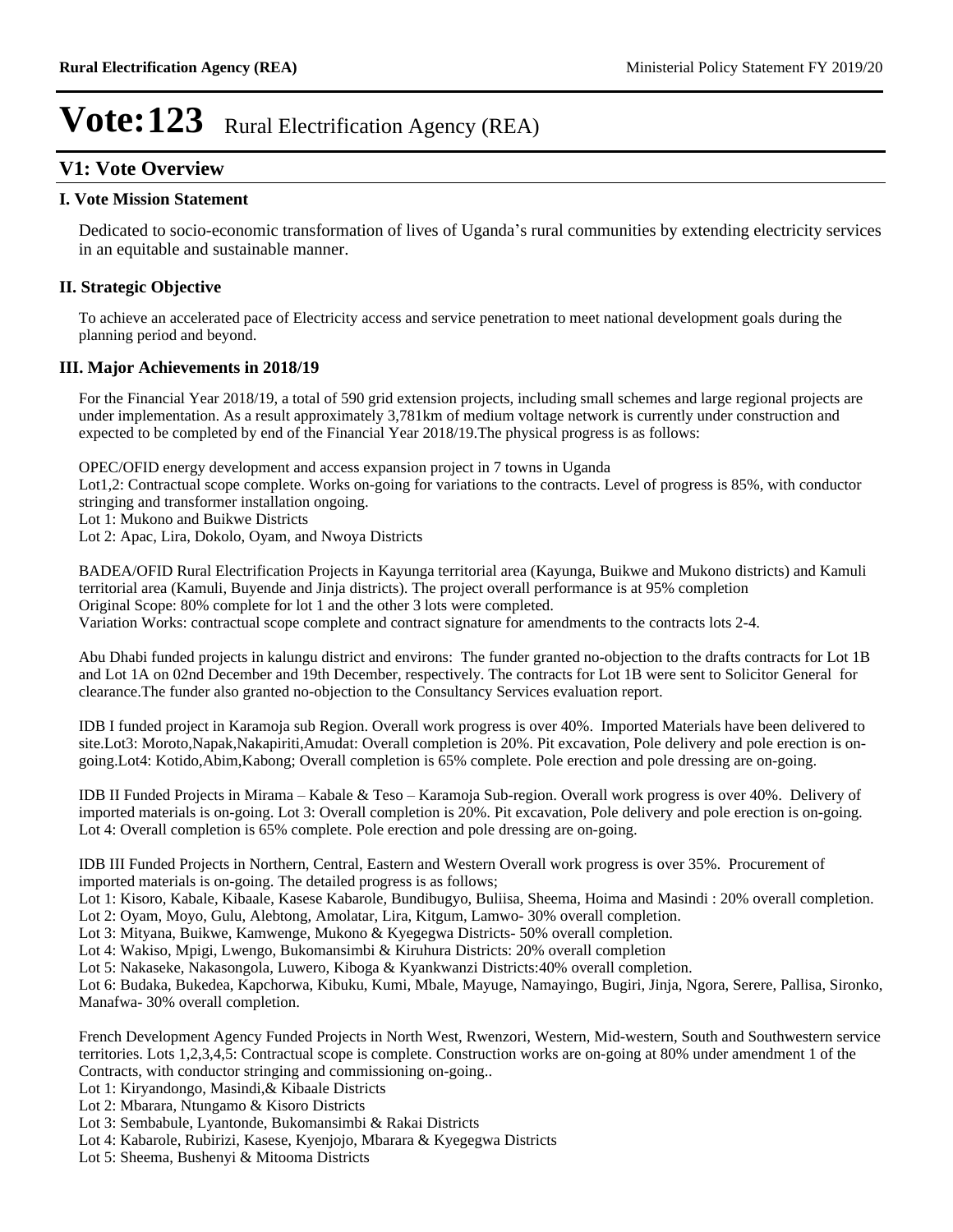African Development Bank - Uganda Rural Electricity Access Project (UREAP) Lot 1: Contractor is on-board. A request for advance payment was made. Lots 2, 3, 4& 7: Evaluation of bids was complete and the report sent to the Bank for no-objection. Lot 5: Bank No-Objection was issued and contract preparation is on-going. Lot 6: The evaluation report was submitted to Contracts Committee for approval. Lot1: Nakasongola, Kiryandongo and environs Lot2: Luwero and Environs Lot3: Alebtong, Amuria, Soroti, Mbale, Manafwa, Serere, Ngora, Bukedea and Environs Lot4: Kaliro and Environs Lot5: Iganga, Luuka and Environs Lot 6: Kalangala Lot 7: Gulu, Nwoya, Lira and environs.

Kuwait Fund – RE Projects in six districts of Uganda: The funder granted no-objection to the drafts contracts for Lot 1B and Lot 1A on 02nd December and 19th December, respectively. The contracts for Lot 1B were sent to Solicitor General for clearance. The funder also granted no-objection to the Consultancy Services evaluation report.

ERT phase III project

Grid Extension Projects: The grid extension projects have been packaged into two categories: fast track project and the 5 packages (17 lines).

Fast Track: Lot 1 (Kiganda Mile 16) & Lot 2 (Ruhumba Kashwa): Contracts were signed in December 2018 for the two fast track projects and kick-off meetings were held. Lot 3&4 (WestNile Projects):Received no-objection to the bidding document. -Procurement of the consultant to carry out the design review of the 17 lines in the third batch is near completion. Negotiations are on-going.

Project of bridging the demand supply balance gap through the accelerated rural electrification programme funded by the Exim Bank of China. The loan agreement framework was signed in October 2018, and signature of the loan agreement was done. The construction contract awaiting effectiveness, upon receipt of advance payment. EOIs for consultancy services were issued in June 2018 and proposals submitted.

Electrification of Nangoma village and environs under Uganda-Tanzania cross border electrification project. The Government of Uganda allocated funds for the implementation of the Uganda- Tanzania cross border electrification project in Nangoma Village, in Rakai District. Construction works are complete and the project awaits commissioning.

Construction of Kanyantorogo Switching Station- Construction works are on-going at 70%

GOU priority projects (8 Lots):Evaluation report was submitted to CC for approval.

Project for electrification of refugee settlements in Northern Uganda projects funded by Norway: Procurement for the EPC has commenced using restricted bidding.

Preparation to commence procurement for Bibia-Nimule interconector.

Power evacuation and grid intensification for Get Fit projects in Uganda (Nyamagasani 1&2 in Kasese sindila and Ndugutu in Bundibugyo) (kfw): Engineering Designs and survey works on-going at 70%. The Contractors have also placed orders for the construction materials.

Promotion of mini-grids for rural electrification in Northern Uganda project co-financed by GIZ and GOU: Procurement is ongoing. Commencement of implementation is expected to begin by August 2019 and complete by August 2020.

Promotion of mini-grids for rural electrification in Southern Service Territory co-financed GIZ and GOU Procurement is ongoing.

Preparation of bid document was completed for Muzizi substation.

Preparation of bid document was completed for Bukinda-Muzizi B &Nkusi-Muzizi B SS power evacuation line.

Scaling-up of RE using innovative solar photovoltaic distribution models' project co financed by World Wide Fund for nature (WWF): Procurement of the developer was completed and the evaluation report was sent to the EU. We are awaiting a no-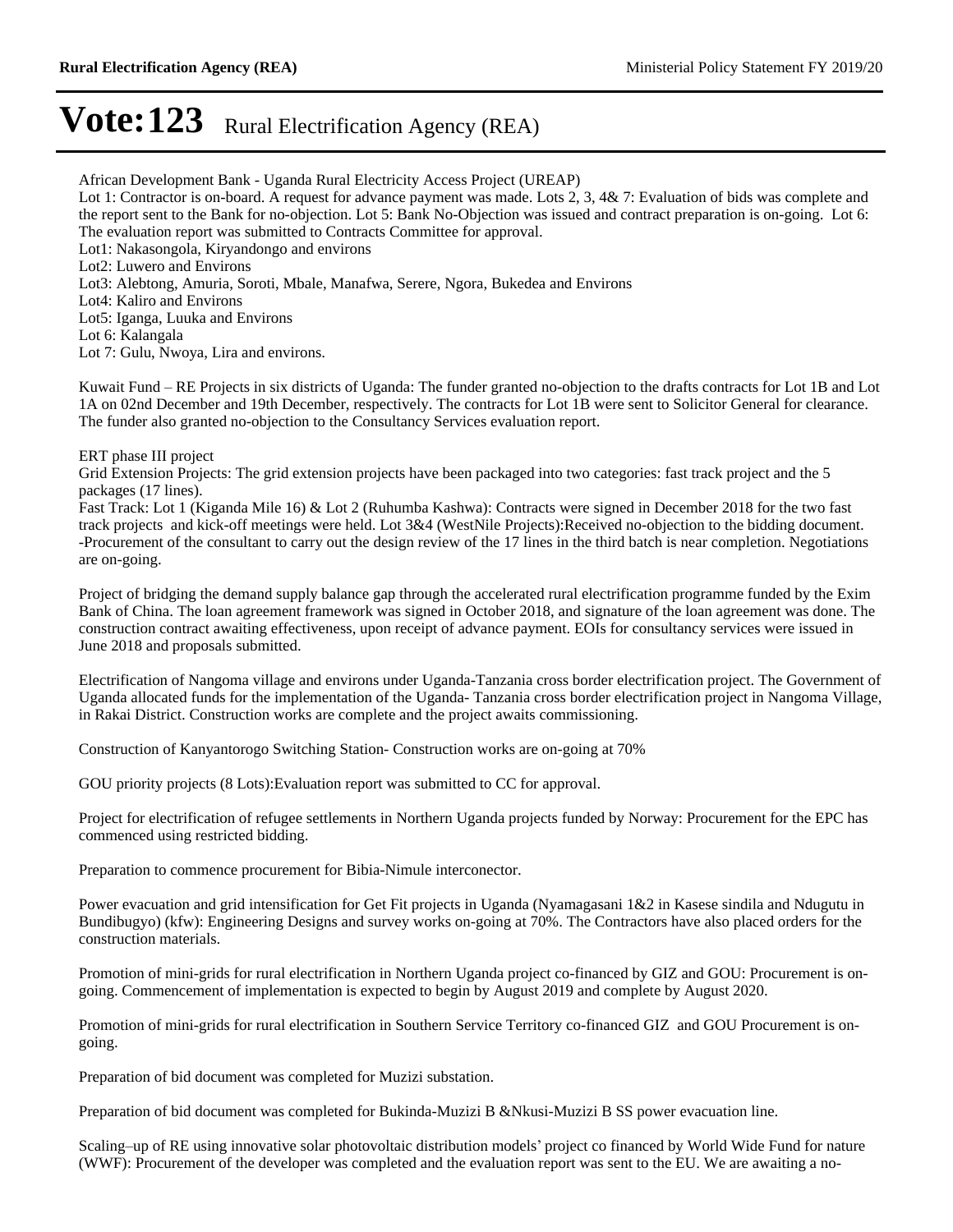objection.

Connections: The connection policy was approved in May 2018 targeting 250,000 last mile connections for accelerating access in the FY 2019/2020. The connections implementation manual was approved in November 2018 and the policy is now under implementation.

Interventions to address gender and equity issues.

Right from start to the end of project implementation, Rural Electrification projects are gender compliant with emphasis on connecting households headed by females. The projects aim at connecting those areas that are crucial for Socio-economic growth and development like Education centres, health facilities and business investments.These have been highly prioritised at all levels of project implementation countrywide. The Agency has been ensuring that women are equally employed. As an infrastructure development institution, the majority of the workforce is male because the engineering profession is male dominated.

20,000 ready boards worth UGX 6.840 billions(1.8million USD) have been allocated to marginalised groups in the FY2019/20 budget. The groups referred to are the older persons, persons with disabilities and vulnerable women, men, boys and girls

### **IV. Medium Term Plans**

- Connection of 250,000 last mile consumers onto the national grid
- Construction works totalling to 5,600km of MV and 6,800km of LV
- Complete construction of 46 mini-grid systems
- Undertake procurement of operators for Service Territories.
- Achievement of 100% electrification of district headquarters.
- 40% completion of construction works targeting connecting 545 sub-county headquarters.
- Implementation of the Balanced Score Card management system.
- Undertake surveys for 2,000 kms of MV lines for future implementation.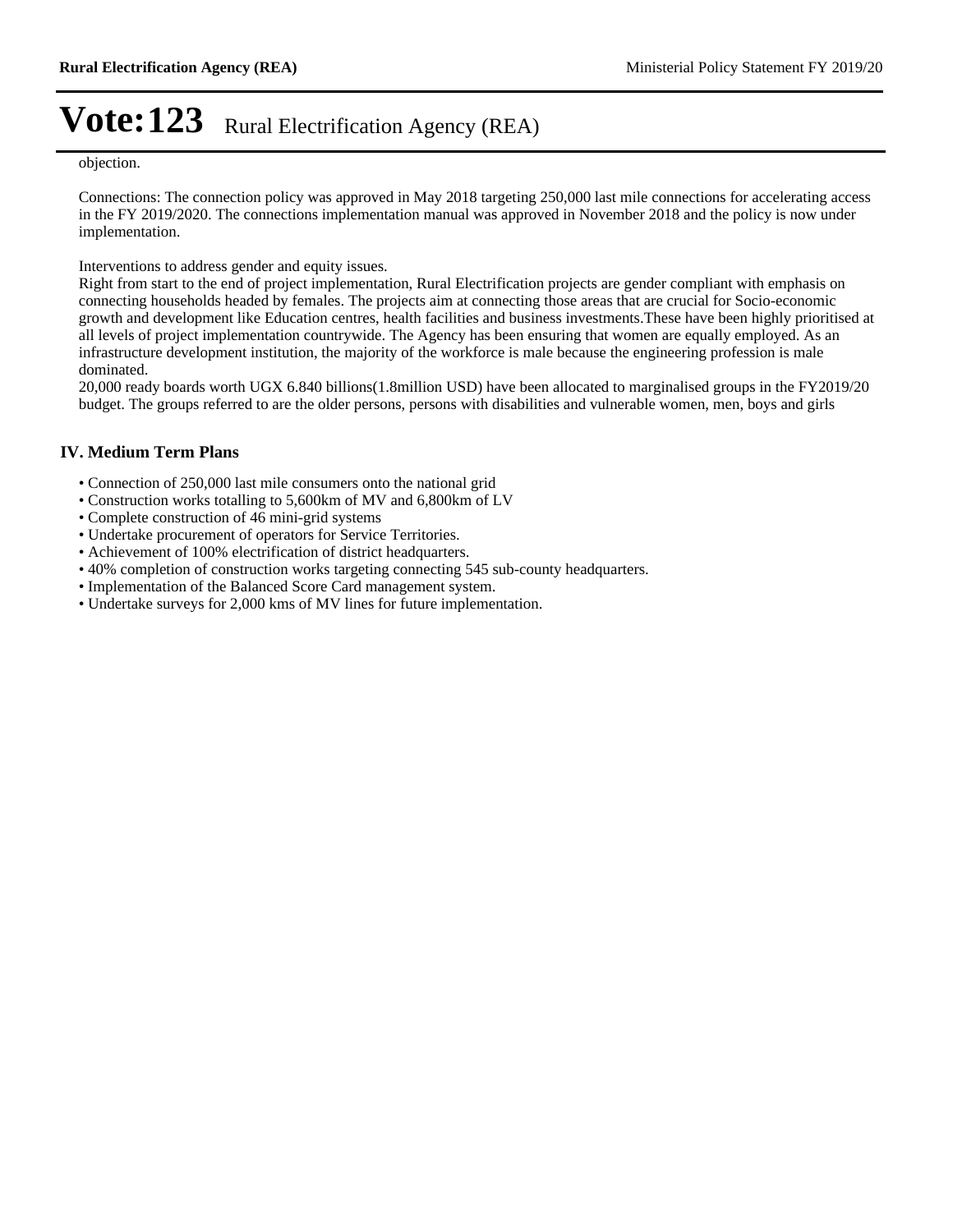### **V. Summary of Past Performance and Medium Term Budget Allocations**

**Table 5.1: Overview of Vote Expenditures (UShs Billion)**

|                  |                                                      |                    |               | 2018/19                                   |           |         |         | <b>MTEF Budget Projections</b> |         |
|------------------|------------------------------------------------------|--------------------|---------------|-------------------------------------------|-----------|---------|---------|--------------------------------|---------|
|                  |                                                      | 2017/18<br>Outturn | <b>Budget</b> | <b>Approved Expenditure</b><br>by End Dec | 2019/20   | 2020/21 | 2021/22 | 2022/23                        | 2023/24 |
| <b>Recurrent</b> | Wage                                                 | 0.000              | 0.000         | 0.000                                     | 0.000     | 0.000   | 0.000   | 0.000                          | 0.000   |
|                  | Non Wage                                             | 0.000              | 0.000         | 0.000                                     | 0.000     | 0.000   | 0.000   | 0.000                          | 0.000   |
| Devt.            | GoU                                                  | 63.875             | 101.976       | 17.486                                    | 131.675   | 158.010 | 158.010 | 158.010                        | 158.010 |
|                  | Ext. Fin.                                            | 181.693            | 534.562       | 102.440                                   | 894.088   | 559.440 | 45.452  | 0.000                          | 0.000   |
|                  | <b>GoU</b> Total                                     | 63.875             | 101.976       | 17.486                                    | 131.675   | 158.010 | 158.010 | 158.010                        | 158.010 |
|                  | <b>Total GoU+Ext Fin (MTEF)</b>                      | 245.568            | 636.538       | 119.926                                   | 1,025.763 | 717.450 | 203.462 | 158.010                        | 158.010 |
|                  | Arrears                                              | 0.000              | 0.000         | 0.000                                     | 0.000     | 0.000   | 0.000   | 0.000                          | 0.000   |
|                  | Total Budget                                         | 245.568            | 636.538       | 119.926                                   | 1,025.763 | 717.450 | 203.462 | 158.010                        | 158.010 |
|                  | <b>A.I.A Total</b>                                   | 25.564             | 46.625        | 11.518                                    | 0.000     | 0.000   | 0.000   | 0.000                          | 0.000   |
|                  | <b>Grand Total</b>                                   | 271.132            | 683.164       | 131.443                                   | 1,025.763 | 717.450 | 203.462 | 158.010                        | 158.010 |
|                  | <b>Total Vote Budget</b><br><b>Excluding Arrears</b> | 271.132            | 683.164       | 131.443                                   | 1,025.763 | 717.450 | 203.462 | 158.010                        | 158.010 |

### **VI. Budget By Economic Clasification**

**Table V6.1 2018/19 and 2019/20 Budget Allocations by Item**

|                                        |         |          | 2018/19 Approved Budget |              |         | 2019/20 Draft Estimates |              |
|----------------------------------------|---------|----------|-------------------------|--------------|---------|-------------------------|--------------|
| <b>Billion Uganda Shillings</b>        | GoU     | Ext. Fin | AIA                     | <b>Total</b> | GoU     | Ext. Fin                | <b>Total</b> |
| <b>Output Class: Outputs Provided</b>  | 0.000   | 0.000    | 45.099                  | 45.099       | 29.355  | 0.000                   | 29.355       |
| 211 Wages and Salaries                 | 0.000   | 0.000    | 11.118                  | 11.118       | 13.049  | 0.000                   | 13.049       |
| 212 Social Contributions               | 0.000   | 0.000    | 1.409                   | 1.409        | 1.305   | 0.000                   | 1.305        |
| 213 Other Employee Costs               | 0.000   | 0.000    | 3.035                   | 3.035        | 3.842   | 0.000                   | 3.842        |
| 221 General Expenses                   | 0.000   | 0.000    | 3.705                   | 3.705        | 3.561   | 0.000                   | 3.561        |
| 222 Communications                     | 0.000   | 0.000    | 1.021                   | 1.021        | 0.426   | 0.000                   | 0.426        |
| 223 Utility and Property Expenses      | 0.000   | 0.000    | 1.247                   | 1.247        | 1.272   | 0.000                   | 1.272        |
| 224 Supplies and Services              | 0.000   | 0.000    | 0.080                   | 0.080        | 0.072   | 0.000                   | 0.072        |
| 225 Professional Services              | 0.000   | 0.000    | 4.305                   | 4.305        | 0.495   | 0.000                   | 0.495        |
| 227 Travel and Transport               | 0.000   | 0.000    | 5.083                   | 5.083        | 5.001   | 0.000                   | 5.001        |
| 228 Maintenance                        | 0.000   | 0.000    | 0.539                   | 0.539        | 0.332   | 0.000                   | 0.332        |
| 282 Miscellaneous Other Expenses       | 0.000   | 0.000    | 13.558                  | 13.558       | 0.000   | 0.000                   | 0.000        |
| <b>Output Class: Capital Purchases</b> | 101.976 | 534.562  | 1.526                   | 638.064      | 102.320 | 894.088                 | 996.408      |
| 312 FIXED ASSETS                       | 101.976 | 534.562  | 1.526                   | 638.064      | 102.320 | 894.088                 | 996.408      |
| <b>Grand Total:</b>                    | 101.976 | 534.562  | 46.625                  | 683.164      | 131.675 | 894.088                 | 1,025.763    |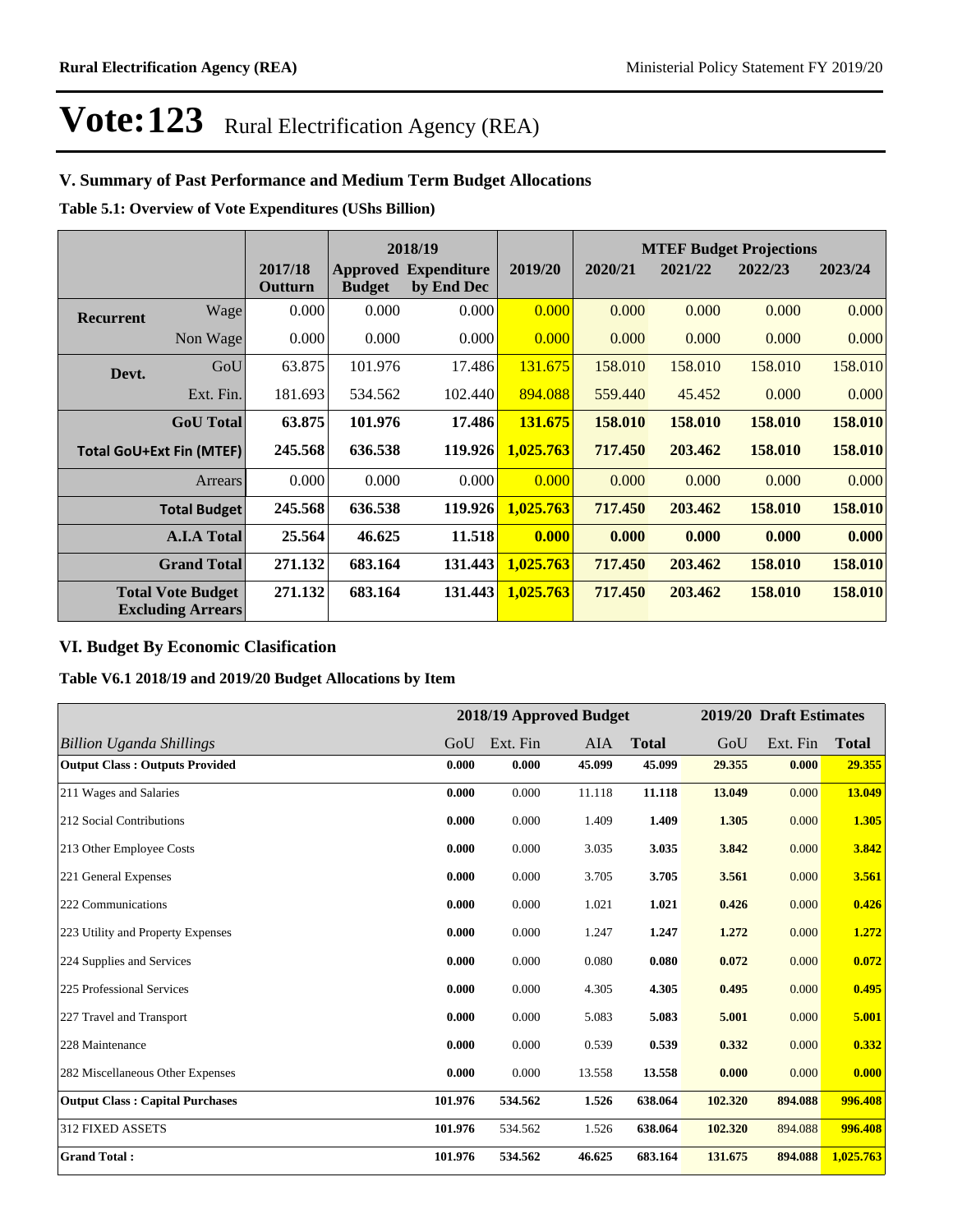| Total<br><b>Arrears</b><br>excluding<br>. | 101.976 | 334.562<br>. | 46.625<br>. | 683.164<br>. | 131.675<br>13<br>. | 4.088<br>894<br>. | .025<br>. |
|-------------------------------------------|---------|--------------|-------------|--------------|--------------------|-------------------|-----------|
|                                           |         |              |             |              |                    |                   |           |

### **VII. Budget By Programme And Subprogramme**

#### **Table V7.1: Past Expenditure Outturns and Medium Term Projections by Programme and SubProgramme**

| Billion Uganda shillings                                                                                      | FY 2018/19            |                                  |                                   | <b>Medium Term Projections</b>              |         |         |         |         |
|---------------------------------------------------------------------------------------------------------------|-----------------------|----------------------------------|-----------------------------------|---------------------------------------------|---------|---------|---------|---------|
|                                                                                                               | FY 2017/18<br>Outturn | <b>Approved</b><br><b>Budget</b> | <b>Spent By</b><br><b>End Dec</b> | 2019-20<br><b>Proposed</b><br><b>Budget</b> | 2020-21 | 2021-22 | 2022-23 | 2023-24 |
| <b>51 Rural Electrification</b>                                                                               | 245.568               | 683.164                          | 119.926                           | 1,025.763                                   | 717.450 | 203.462 | 158.010 | 158.010 |
| 01 Rural Electrification Management                                                                           | 0.000                 | 45.099                           | 0.000                             | 0.000                                       | 0.000   | 0.000   | 0.000   | 0.000   |
| 1262 Rural Electrification Project                                                                            | 231.055               | 208.871                          | 92.629                            | 399.768                                     | 209.609 | 158.010 | 158.010 | 158.010 |
| 1354 Grid Rural Electrification Project IDB I<br>- Rural Electrification                                      | 11.615                | 83.482                           | 9.804                             | 18.713                                      | 0.000   | 0.000   | 0.000   | 0.000   |
| 1428 Energy for Rural Transformation (ERT)<br>Phase III                                                       | 2.898                 | 99.330                           | 1.240                             | 70.446                                      | 77.598  | 45.452  | 0.000   | 0.000   |
| 1516 Construction of the 33KV Distribution<br>Lines in Kayunga, Kamuli and Kalungi<br><b>Service Stations</b> | 0.000                 | 61.995                           | 8.112                             | 50.187                                      | 19.727  | 0.000   | 0.000   | 0.000   |
| 1517 Bridging the demand gap through the<br>accelerated rural electrification Programme<br>(TBEA)             | 0.000                 | 99.616                           | 0.000                             | 287.778                                     | 410.515 | 0.000   | 0.000   | 0.000   |
| 1518 Uganda Rural Electrification Access<br>Project (UREAP)                                                   | 0.000                 | 84.770                           | 8.140                             | 198.871                                     | 0.000   | 0.000   | 0.000   | 0.000   |
| <b>Total for the Vote</b>                                                                                     | 245.568               | 683.164                          | 119.926                           | 1,025.763                                   | 717.450 | 203.462 | 158.010 | 158.010 |
| <b>Total Excluding Arrears</b>                                                                                | 245.568               | 683.164                          | 119.926                           | 1,025.763                                   | 717.450 | 203.462 | 158.010 | 158.010 |

### **VIII. Programme Performance and Medium Term Plans**

### **Table V8.1: Programme Outcome and Outcome Indicators ( Only applicable for FY 2019/20)**

| <b>Programme:</b>           | 51 Rural Electrification                                                      |                 |                  |                            |            |            |  |
|-----------------------------|-------------------------------------------------------------------------------|-----------------|------------------|----------------------------|------------|------------|--|
| ı:                          | <b>Programme Objective</b> To achieve universal access to electricity by 2040 |                 |                  |                            |            |            |  |
| <b>Responsible Officer:</b> | Godfrey R. Turyahikayo                                                        |                 |                  |                            |            |            |  |
|                             | <b>Programme Outcome:</b> Increased access to rural electrification           |                 |                  |                            |            |            |  |
|                             | Sector Outcomes contributed to by the Programme Outcome                       |                 |                  |                            |            |            |  |
|                             | 1. Increased energy generation for economic development                       |                 |                  |                            |            |            |  |
|                             |                                                                               |                 |                  | <b>Performance Targets</b> |            |            |  |
|                             | <b>Outcome Indicators</b>                                                     |                 |                  | 2019/20                    | 2020/21    | 2021/22    |  |
|                             |                                                                               | <b>Baseline</b> | <b>Base year</b> | <b>Target</b>              | Projection | Projection |  |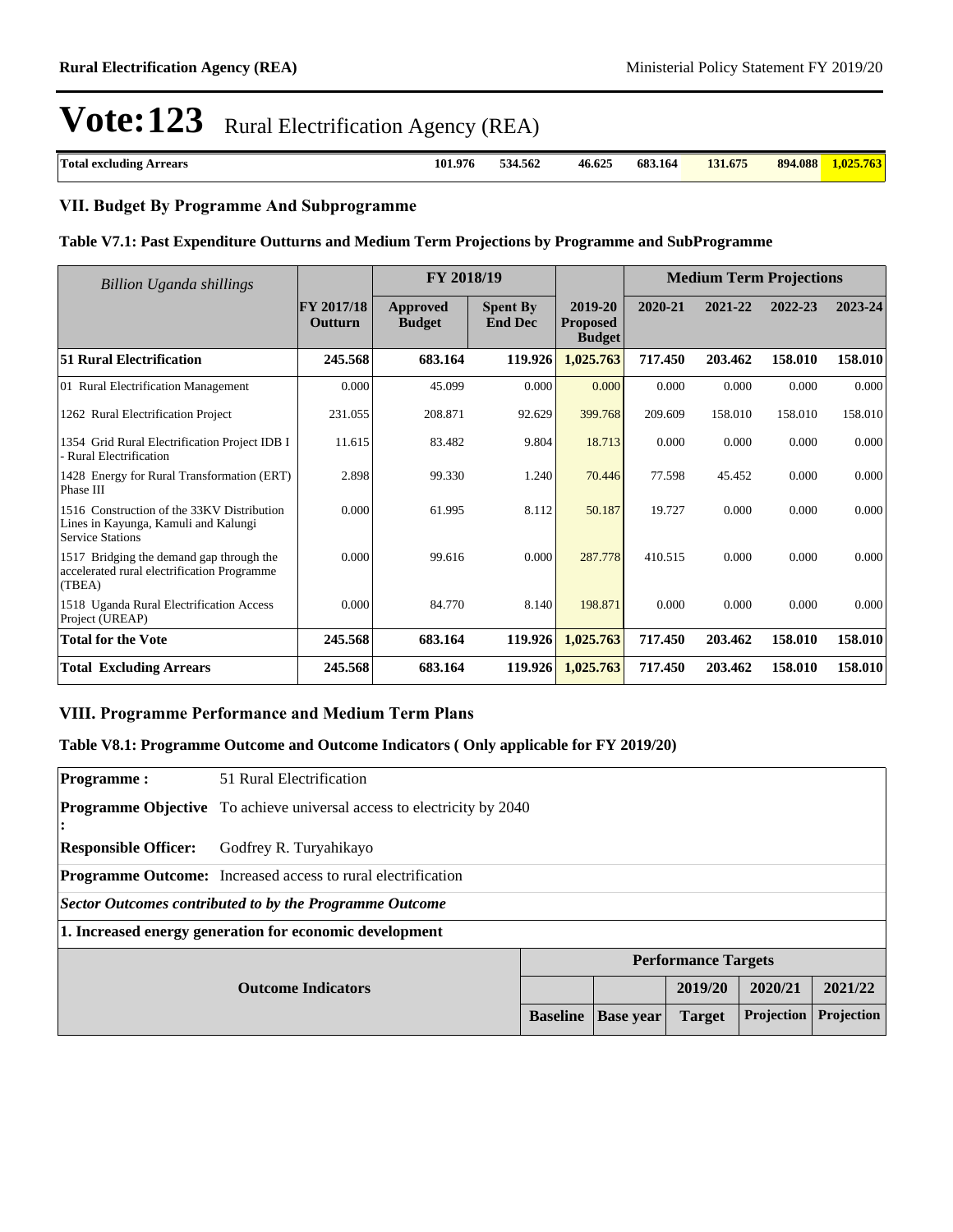| • Number of consumers accessing electricity                                                                    | 300,000  | 300,000 | 300,000 |
|----------------------------------------------------------------------------------------------------------------|----------|---------|---------|
| <b>SubProgramme: 1262 Rural Electrification Project</b>                                                        |          |         |         |
| Output: 80 Construction of Rural Electrification Schemes (On-grid)                                             |          |         |         |
| Number of line Kms of Low Voltage (240v) constructed                                                           | 2,296.69 |         |         |
| Number of line Kms of Medium Voltage (33Kv or 11Kv) constructed                                                | 1,642.98 |         |         |
| SubProgramme: 1354 Grid Rural Electrification Project IDB I - Rural Electrification                            |          |         |         |
| <b>Output: 80 Construction of Rural Electrification Schemes (On-grid)</b>                                      |          |         |         |
| Number of line Kms of Low Voltage (240v) constructed                                                           | 7.2      |         |         |
| Number of line Kms of Medium Voltage (33Kv or 11Kv) constructed                                                | 40.68    |         |         |
| SubProgramme: 1428 Energy for Rural Transformation (ERT) Phase III                                             |          |         |         |
| <b>Output: 80 Construction of Rural Electrification Schemes (On-grid)</b>                                      |          |         |         |
| Number of line Kms of Low Voltage (240v) constructed                                                           | 129.54   |         |         |
| Number of line Kms of Medium Voltage (33Kv or 11Kv) constructed                                                | 254.36   |         |         |
| SubProgramme: 1516 Construction of the 33KV Distribution Lines in Kayunga, Kamuli and Kalungi Service Stations |          |         |         |
| <b>Output: 80 Construction of Rural Electrification Schemes (On-grid)</b>                                      |          |         |         |
| Number of line Kms of Low Voltage (240v) constructed                                                           | 324.02   |         |         |
| Number of line Kms of Medium Voltage (33Kv or 11Kv) constructed                                                | 307.56   |         |         |
| SubProgramme: 1517 Bridging the demand gap through the accelerated rural electrification Programme (TBEA)      |          |         |         |
| <b>Output: 80 Construction of Rural Electrification Schemes (On-grid)</b>                                      |          |         |         |
| Number of line Kms of Low Voltage (240v) constructed                                                           | 1,776.3  |         |         |
| Number of line Kms of Medium Voltage (33Kv or 11Kv) constructed                                                | 1,151.9  |         |         |
| SubProgramme: 1518 Uganda Rural Electrification Access Project (UREAP)                                         |          |         |         |
| <b>Output: 80 Construction of Rural Electrification Schemes (On-grid)</b>                                      |          |         |         |
| Number of line Kms of Low Voltage (240v) constructed                                                           | 612.65   |         |         |
| Number of line Kms of Medium Voltage (33Kv or 11Kv) constructed                                                | 771.5    |         |         |

### **IX. Major Capital Investments And Changes In Resource Allocation**

### **Table 9.1: Major Capital Investment (Capital Purchases outputs over 0.5Billion)**

| <b>FY 2018/19</b>                                                        | <b>FY 2019/20</b>                                    |  |  |  |  |  |
|--------------------------------------------------------------------------|------------------------------------------------------|--|--|--|--|--|
| <b>Appr. Budget and Planned Outputs</b>                                  | <b>Proposed Budget and Planned</b><br><b>Outputs</b> |  |  |  |  |  |
| <b>Vote 123 Rural Electrification Agency (REA)</b>                       |                                                      |  |  |  |  |  |
| <b>Program: 03 51 Rural Electrification</b>                              |                                                      |  |  |  |  |  |
| Development Project : 1262 Rural Electrification Project                 |                                                      |  |  |  |  |  |
| Output: 03 51 80 Construction of Rural Electrification Schemes (On-grid) |                                                      |  |  |  |  |  |
|                                                                          |                                                      |  |  |  |  |  |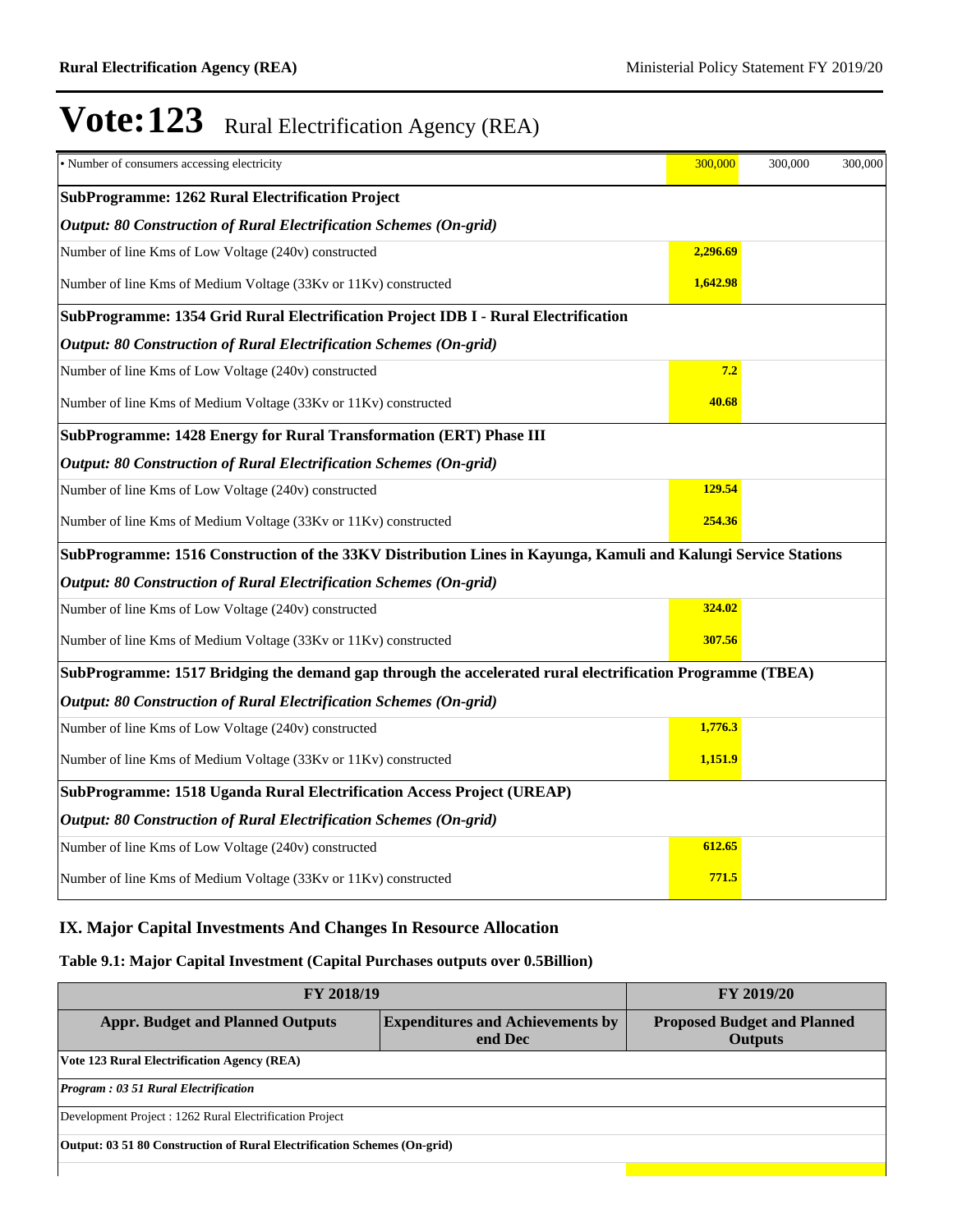| -Construction supervision for the different Rural<br>Electrification projects under implementation.<br>-Monitoring for projects under the Defects Liability Period<br>-Intensfication of consumer connections to the main grid<br>-Disbursement of connection materials. | <b>OFID Energy Development and Access</b><br>Expansion project in seven towns in Uganda-<br>Variation works at 88% completion.<br>AFD extension and Rehabilitation of RE<br>Project in the Mid-Western and South-Western<br>Service Territories:<br>Lots 1,2,3,5: DLP Monitoring for all 5 lots.<br>Variation works on-going at 80%.<br>IDBII Projects: 132kV Mirama/Kabale<br>Electricity Transmission line and distribution<br>project | -Make 250000 last mile connections.<br>-completion and closure of ongoing projects.<br>-commission completed projects<br>-commence variation of works<br>-wayleaves compensation to PAPs. |
|--------------------------------------------------------------------------------------------------------------------------------------------------------------------------------------------------------------------------------------------------------------------------|------------------------------------------------------------------------------------------------------------------------------------------------------------------------------------------------------------------------------------------------------------------------------------------------------------------------------------------------------------------------------------------------------------------------------------------|-------------------------------------------------------------------------------------------------------------------------------------------------------------------------------------------|
|                                                                                                                                                                                                                                                                          | Lot 3a: 45% completion<br>Lots 3b: 40% completion<br>Grid Rural Electrification Project IDB III<br>Lot 1:60% completion<br>Lot 2: $50\%$ completion<br>Lot $3:70\%$ completion<br>Lot 4: $30\%$ completion<br>Lot $5:45\%$ completion                                                                                                                                                                                                    |                                                                                                                                                                                           |
|                                                                                                                                                                                                                                                                          | Lot 6: $30\%$ completion to<br>Kuwait Fund for Arab Economic Development<br>(KFAED) Projects: Implementation of various<br>RE schemes in Uganda<br>Construction: Draft contracts sent to Solicitor<br>General                                                                                                                                                                                                                            |                                                                                                                                                                                           |
|                                                                                                                                                                                                                                                                          | KfW Projects: Power Evacuation and Grid<br>Intensification for GET FIT projects in<br>Uganda.Nyamisanga 1&2 in Kasese, Sindila<br>and Ndugutu in Bundibugyo:<br>Construction; project completion at 55%<br>GOU Non GET FIT Projects: (Mahoma Nkusi                                                                                                                                                                                       |                                                                                                                                                                                           |
|                                                                                                                                                                                                                                                                          | and Lubilia) - DLP Monitoring<br>GOU Projects in Kayebwa 1 & 2 - 20km<br>Evacuation Line- Engineering Designs on-<br>going<br>GOU Project in Sironko Hydro - 40k                                                                                                                                                                                                                                                                         |                                                                                                                                                                                           |
|                                                                                                                                                                                                                                                                          | Evacuation Line- Engineering Designs on-<br>going<br>Muzizi B Substation- Feasibility studies on-<br>going                                                                                                                                                                                                                                                                                                                               |                                                                                                                                                                                           |
|                                                                                                                                                                                                                                                                          | Bukinda-Muzizi B - 30km and Nkusi/Muzizi B<br>S/S - Engineering Designs on-going                                                                                                                                                                                                                                                                                                                                                         |                                                                                                                                                                                           |
|                                                                                                                                                                                                                                                                          | Achwa 3 - 28km Evacuation line-Engineering<br>Designs on-going<br>Electrification of Nangoma Village and                                                                                                                                                                                                                                                                                                                                 |                                                                                                                                                                                           |
|                                                                                                                                                                                                                                                                          | Environs under Uganda-Tanzania Cross Border<br>Electrification project: 90% completion of<br>works with transformer installation ongoing.<br>Kyaterekera Switching Station - 4 Bays:                                                                                                                                                                                                                                                     |                                                                                                                                                                                           |
|                                                                                                                                                                                                                                                                          | Engineering Designs on-going<br>GOU - Procurement of contractor for<br>construction of Kanyantorogo Switching<br>Station in Kanungu district: project completion<br>at 80%.                                                                                                                                                                                                                                                              |                                                                                                                                                                                           |
|                                                                                                                                                                                                                                                                          |                                                                                                                                                                                                                                                                                                                                                                                                                                          |                                                                                                                                                                                           |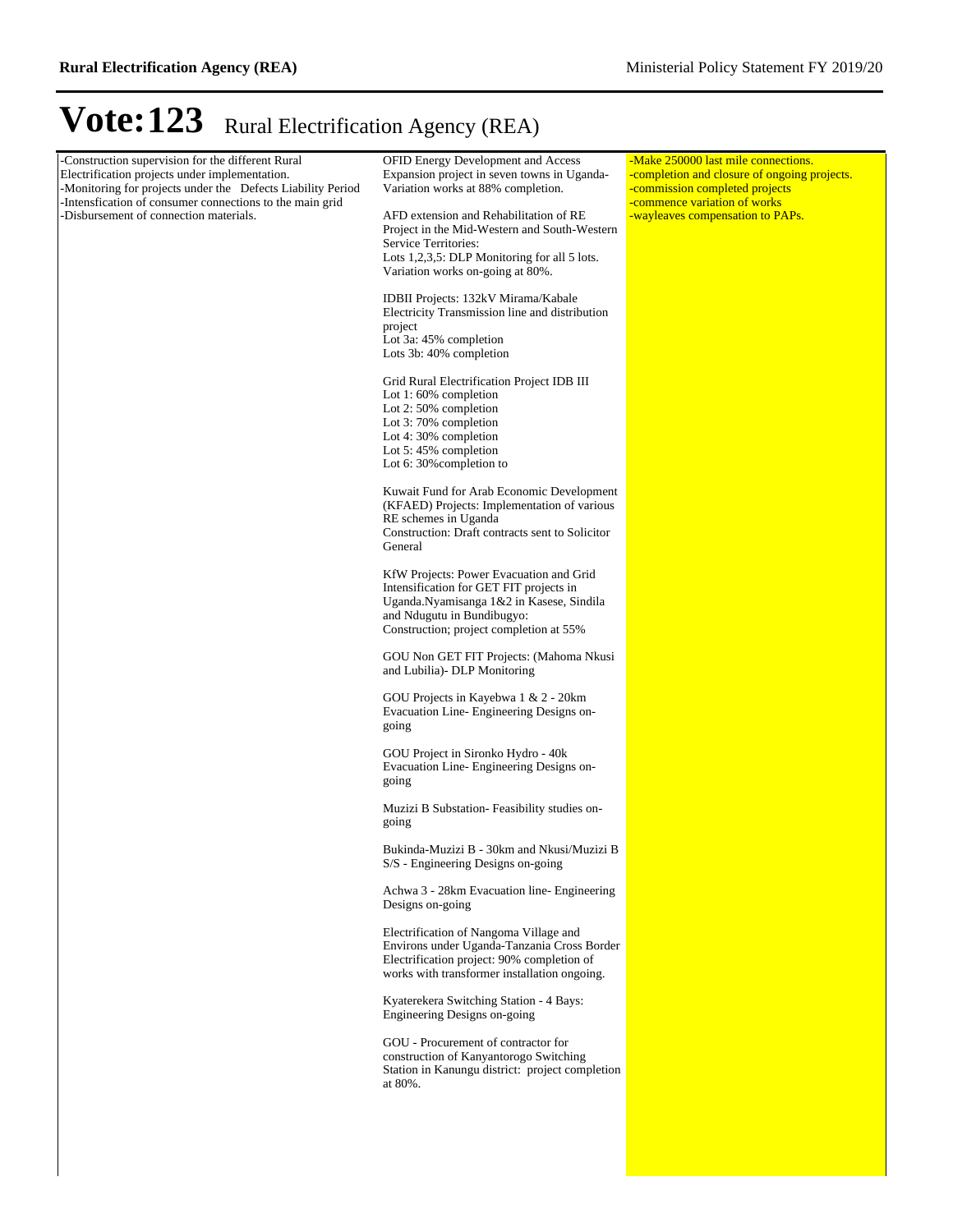| <b>Total Output Cost(Ushs Thousand)</b>                                                                                                                                                       | 208,870,975      | 92,628,764                                                                                                                                                                                                                                                                                                                                                                                                                                                                                                                                                                                                               | 370,412,977                                                                                                                                                                                                                                                               |
|-----------------------------------------------------------------------------------------------------------------------------------------------------------------------------------------------|------------------|--------------------------------------------------------------------------------------------------------------------------------------------------------------------------------------------------------------------------------------------------------------------------------------------------------------------------------------------------------------------------------------------------------------------------------------------------------------------------------------------------------------------------------------------------------------------------------------------------------------------------|---------------------------------------------------------------------------------------------------------------------------------------------------------------------------------------------------------------------------------------------------------------------------|
| Gou Dev't:                                                                                                                                                                                    | 81,793,120       | 17,485,586                                                                                                                                                                                                                                                                                                                                                                                                                                                                                                                                                                                                               | 98,320,000                                                                                                                                                                                                                                                                |
| Ext Fin:                                                                                                                                                                                      | 125,551,820      | 75, 143, 178                                                                                                                                                                                                                                                                                                                                                                                                                                                                                                                                                                                                             | 272,092,977                                                                                                                                                                                                                                                               |
| $A.I.A$ :                                                                                                                                                                                     | 1,526,035        | $\boldsymbol{0}$                                                                                                                                                                                                                                                                                                                                                                                                                                                                                                                                                                                                         | $\Omega$                                                                                                                                                                                                                                                                  |
| Development Project : 1354 Grid Rural Electrification Project IDB I - Rural Electrification                                                                                                   |                  |                                                                                                                                                                                                                                                                                                                                                                                                                                                                                                                                                                                                                          |                                                                                                                                                                                                                                                                           |
| Output: 03 51 80 Construction of Rural Electrification Schemes (On-grid)                                                                                                                      |                  |                                                                                                                                                                                                                                                                                                                                                                                                                                                                                                                                                                                                                          |                                                                                                                                                                                                                                                                           |
| -Complete commissioning of schemes<br>-DLP Monitoring for Lot 4.<br>-Commissioning of schemes under Lot 3<br>-Construction supervision<br>-Commissioning and hand over of completed projects. |                  | IDBI RE Projects: Construction of distribution<br>and low voltage networks in Karamoja Region<br>under the Opuyo/Moroto 132 kV Electricity<br>Transmission line.<br>Lot 4: Distribution Lines (Moroto-Kotido-<br>Kabong, Kotido-Abim with Tee-off to Kacheri)<br>- Overall completion is 70% complete. Pole<br>erection and pole dressing are on-going.<br>Imported Materials have been delivered to site.<br>Lot 3: Distribution Lines (Moroto-<br>Nakapiripirit, Moroto-Moroto Cement Factory<br>and Moroto-Katikekile)- Overall completion is<br>30%. Pit excavation, Pole delivery and pole<br>erection is on-going. | Construction of LV networks in karamoja region<br>under the opuyo-moroto 132kv transmission line<br>to evenly provide electrity including second<br>national cement factory.<br>Lot3: Moroto-Nakapiripirit, Amudat-70%<br>completion<br>Lot4:Moroto-Kotido-85% completion |
| <b>Total Output Cost(Ushs Thousand)</b>                                                                                                                                                       | 83,482,300       | 9,804,300                                                                                                                                                                                                                                                                                                                                                                                                                                                                                                                                                                                                                | 18,712,519                                                                                                                                                                                                                                                                |
| Gou Dev't:                                                                                                                                                                                    | 4,098,800        | $\theta$                                                                                                                                                                                                                                                                                                                                                                                                                                                                                                                                                                                                                 |                                                                                                                                                                                                                                                                           |
| Ext Fin:                                                                                                                                                                                      | 79,383,500       | 9,804,300                                                                                                                                                                                                                                                                                                                                                                                                                                                                                                                                                                                                                | 18,712,519                                                                                                                                                                                                                                                                |
| A.I.A.                                                                                                                                                                                        | $\boldsymbol{0}$ | $\boldsymbol{0}$                                                                                                                                                                                                                                                                                                                                                                                                                                                                                                                                                                                                         | $\Omega$                                                                                                                                                                                                                                                                  |
| Development Project: 1428 Energy for Rural Transformation (ERT) Phase III                                                                                                                     |                  |                                                                                                                                                                                                                                                                                                                                                                                                                                                                                                                                                                                                                          |                                                                                                                                                                                                                                                                           |
| Output: 03 51 80 Construction of Rural Electrification Schemes (On-grid)                                                                                                                      |                  |                                                                                                                                                                                                                                                                                                                                                                                                                                                                                                                                                                                                                          |                                                                                                                                                                                                                                                                           |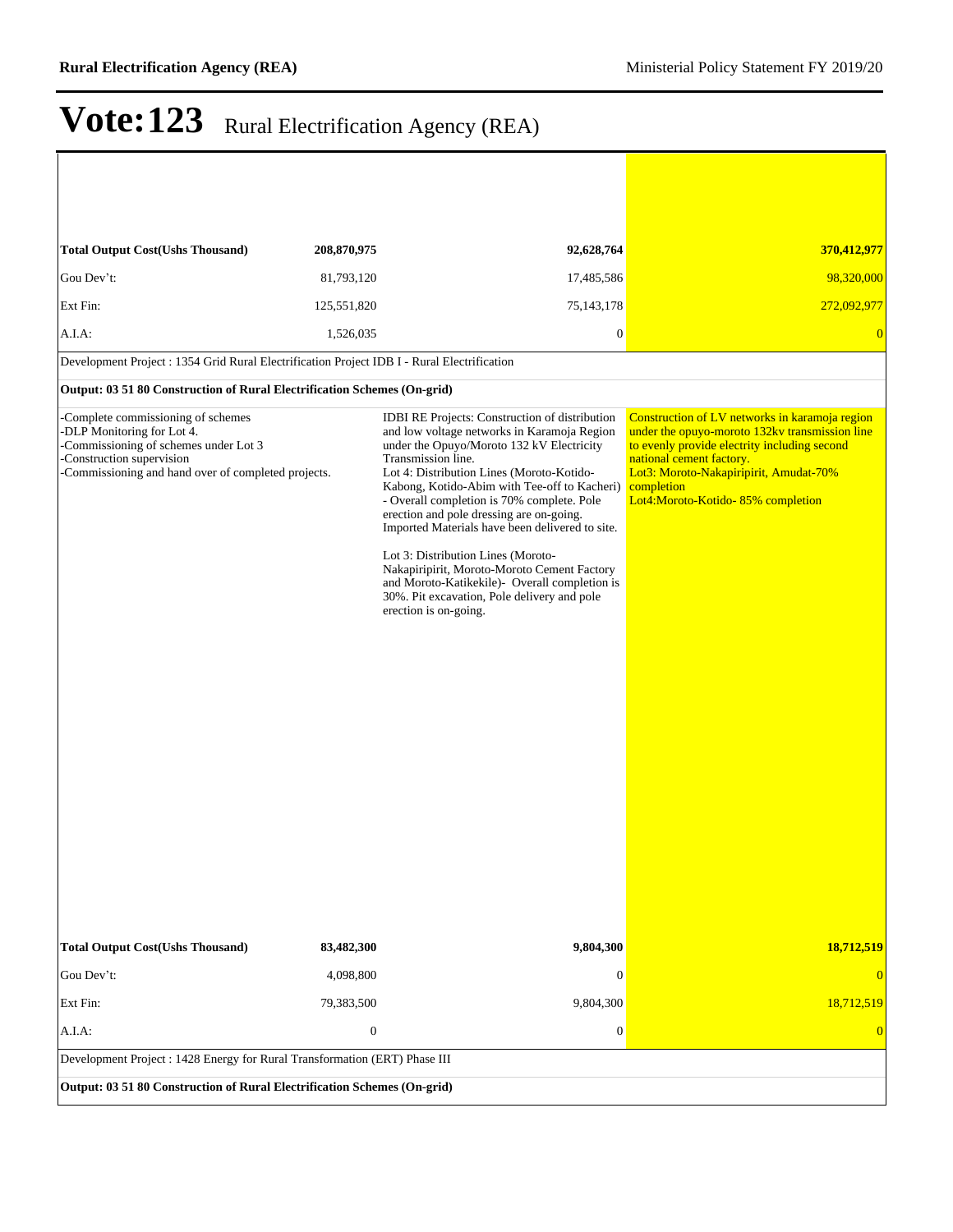| <b>ERT</b> Phase III<br>Fast Track Lines: 50% completion<br>WestNile Projects: 30% Completion<br>5 Packages (17 lines):<br>-Receive no-objection to bid document.<br>- Advertise for Works<br>- RAP ReportApproval<br>Grid intensfication implementation by service providers at<br>70% | <b>ERT</b> Project Phase III Projects:<br>4Fast Track projects:<br>Lot1: Kiganda-Mile 16 with tee-off<br>Katabalanga & Kibyamirizi-contracts signed<br>during the quarter.<br>Lot2: Ruhumba-Kashwa with tee-off<br>Rwebishuri-contracts signed during the quarter<br>Lot3: West Nile; Wandi-Yumbe-Moyo -<br>oduparika-Odramachaku-Abiria Engineering<br>design review report submitted to the Bank for<br>no-objection.<br>5Packages (17 lines): Negotiation with<br>Consultant took place<br>Lot 1: Kibaale - Kikalu<br>Lot 2: Kabowa - Lumuli<br>Lot 3: Bubiita - Bukalasi<br>Lot 4: Kyabadaza - Masankwa<br>Lot 5: Nakifuma - Nagojje<br>Lot 6: Mitemula - Nakiyaga<br>Lot 7: Mubende - Kyabayanga -<br>Lot 8: Kiyagara – Bwizi, Biguri<br>Lot 9: Rukoni (Mile 36) - Rwoho<br>Lot 10: Karugutu - Ntoroko<br>Lot 11: Kagongo - Rwengiri with tee-off<br>Kigalama<br>Lot 12: Ngeta - Ayala - Alito<br>Lot 13: Dokolo - Aceng - Atur). | <b>ERT III</b> projects;<br>Fast Track 4 projects in Ruhamba – Kaswa,<br>Kiganda – Mile 16, Wadi Yumbe – Moyo and<br>Onduparaka - Adramachu; Lot 1-2;100%<br>completion, Westnile projects:80% completion<br>World Bank funded projects (17 lines)-contract<br>signature. |  |  |  |  |
|-----------------------------------------------------------------------------------------------------------------------------------------------------------------------------------------------------------------------------------------------------------------------------------------|----------------------------------------------------------------------------------------------------------------------------------------------------------------------------------------------------------------------------------------------------------------------------------------------------------------------------------------------------------------------------------------------------------------------------------------------------------------------------------------------------------------------------------------------------------------------------------------------------------------------------------------------------------------------------------------------------------------------------------------------------------------------------------------------------------------------------------------------------------------------------------------------------------------------------------------|---------------------------------------------------------------------------------------------------------------------------------------------------------------------------------------------------------------------------------------------------------------------------|--|--|--|--|
| <b>Total Output Cost(Ushs Thousand)</b>                                                                                                                                                                                                                                                 | 99,329,560<br>1,240,052                                                                                                                                                                                                                                                                                                                                                                                                                                                                                                                                                                                                                                                                                                                                                                                                                                                                                                                | 70,445,785                                                                                                                                                                                                                                                                |  |  |  |  |
| Gou Dev't:                                                                                                                                                                                                                                                                              | 1,650,000<br>$\mathbf{0}$                                                                                                                                                                                                                                                                                                                                                                                                                                                                                                                                                                                                                                                                                                                                                                                                                                                                                                              | $\overline{0}$                                                                                                                                                                                                                                                            |  |  |  |  |
| Ext Fin:                                                                                                                                                                                                                                                                                | 1,240,052<br>97,679,560                                                                                                                                                                                                                                                                                                                                                                                                                                                                                                                                                                                                                                                                                                                                                                                                                                                                                                                | 70,445,785                                                                                                                                                                                                                                                                |  |  |  |  |
| A.I.A.                                                                                                                                                                                                                                                                                  | $\overline{0}$<br>$\mathbf{0}$                                                                                                                                                                                                                                                                                                                                                                                                                                                                                                                                                                                                                                                                                                                                                                                                                                                                                                         | $\overline{0}$                                                                                                                                                                                                                                                            |  |  |  |  |
| Development Project : 1516 Construction of the 33KV Distribution Lines in Kayunga, Kamuli and Kalungi Service Stations<br>Output: 03 51 80 Construction of Rural Electrification Schemes (On-grid)                                                                                      |                                                                                                                                                                                                                                                                                                                                                                                                                                                                                                                                                                                                                                                                                                                                                                                                                                                                                                                                        |                                                                                                                                                                                                                                                                           |  |  |  |  |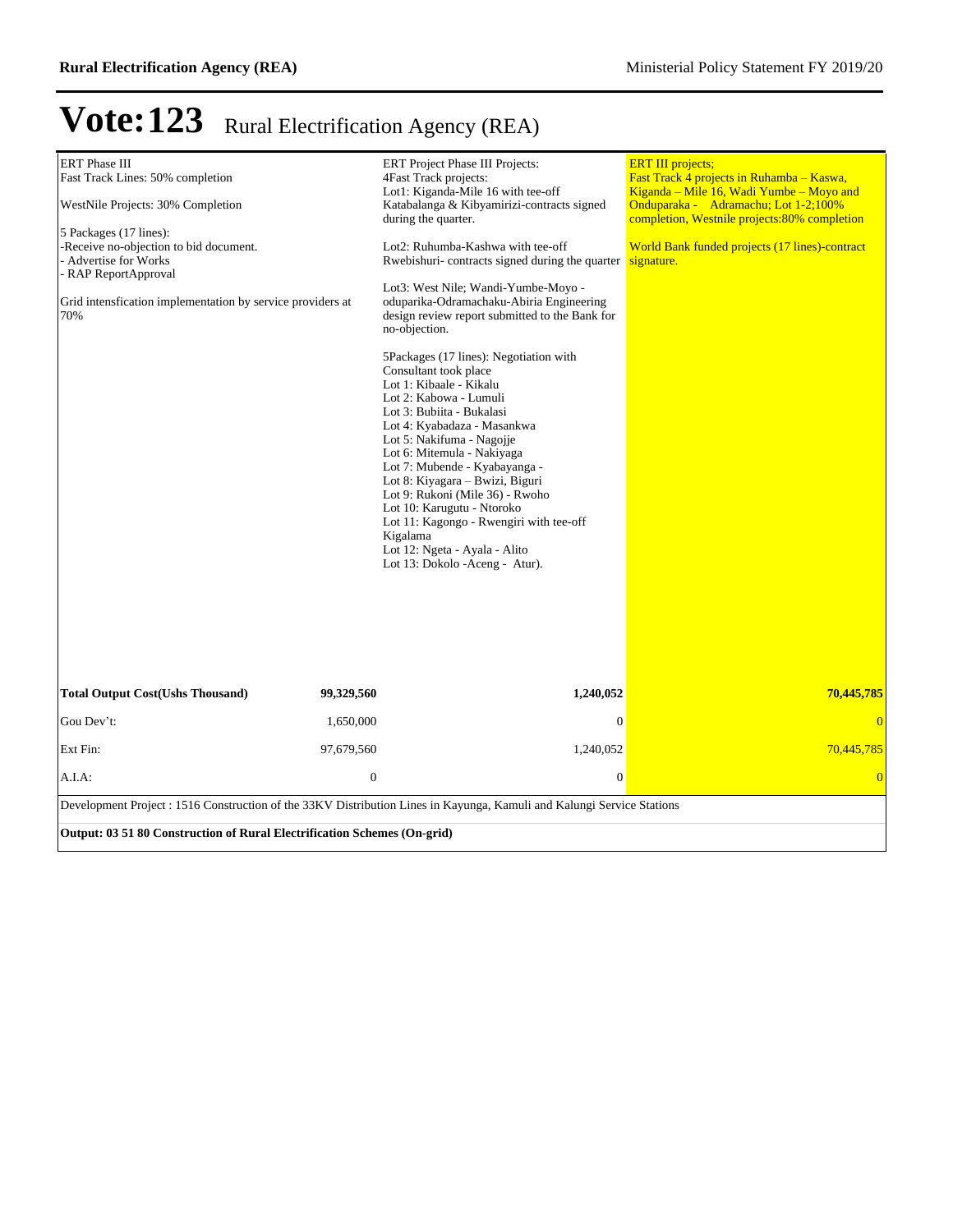| <b>BADEA/OFID</b><br>Rural Electrification Projects in Eastern Uganda<br>Lot 1: Kamuli, Buyende- under DLP Monitoring<br>Lot 2: Jinja- under DLP Monitoring<br>Lot 3: Kayunga- under DLP Monitoring<br>Lot 4: Buikwe, Mukono- under DLP Monitoring                       |                  | BADEA/OFID RE Project in Kayunga &<br>Kamuli:<br>Overall completion is 70% complete. Pole<br>erection and pole dressing are on-going.<br>Imported Materials have been delivered to site.<br>Abudhabi Fund for International Development<br>(ADFD) Projects: Kalungu Rural Electrification<br>Project: loan declared effective and contract<br>signed in November 2018. | <b>BADEA/OFID</b><br>REP in Kayunga&Kamuli Districts<br>Lot1:Kamuli&Buyende-commissioning of<br>variation of works.<br>Lot2:Jinja-project closed<br>Lot3: Kayunga-project closed<br>Lot4: Buikwe-Mukono-project closed<br><b>ABUDHABI</b><br>Lot1:Kalungu Environs-DLP Monitoring.<br>Lot2:Masaka-DLP |
|--------------------------------------------------------------------------------------------------------------------------------------------------------------------------------------------------------------------------------------------------------------------------|------------------|------------------------------------------------------------------------------------------------------------------------------------------------------------------------------------------------------------------------------------------------------------------------------------------------------------------------------------------------------------------------|-------------------------------------------------------------------------------------------------------------------------------------------------------------------------------------------------------------------------------------------------------------------------------------------------------|
| <b>Total Output Cost(Ushs Thousand)</b>                                                                                                                                                                                                                                  | 61,994,937       | 8,112,168                                                                                                                                                                                                                                                                                                                                                              | 50,187,032                                                                                                                                                                                                                                                                                            |
| Gou Dev't:                                                                                                                                                                                                                                                               | $\boldsymbol{0}$ | $\boldsymbol{0}$                                                                                                                                                                                                                                                                                                                                                       | $\overline{0}$                                                                                                                                                                                                                                                                                        |
| Ext Fin:                                                                                                                                                                                                                                                                 | 61,994,937       | 8,112,168                                                                                                                                                                                                                                                                                                                                                              | 50,187,032                                                                                                                                                                                                                                                                                            |
| A.I.A.                                                                                                                                                                                                                                                                   | $\mathbf{0}$     | $\boldsymbol{0}$                                                                                                                                                                                                                                                                                                                                                       | $\overline{0}$                                                                                                                                                                                                                                                                                        |
| Development Project : 1517 Bridging the demand gap through the accelerated rural electrification Programme (TBEA)                                                                                                                                                        |                  |                                                                                                                                                                                                                                                                                                                                                                        |                                                                                                                                                                                                                                                                                                       |
| Output: 03 51 80 Construction of Rural Electrification Schemes (On-grid)                                                                                                                                                                                                 |                  |                                                                                                                                                                                                                                                                                                                                                                        |                                                                                                                                                                                                                                                                                                       |
| Sub-county electrification projects.<br>Construction: Project completion at 40%<br>Consultancy: Construction Supervision of works.<br>Installation of 1,134 distribution transformers<br>Connection of 56,112 single Phase consumers and 1,418 three<br>phase consumers. |                  | Exim Bank China Projects for Sub county<br>Electrification<br>Signature of loan agreement pending.                                                                                                                                                                                                                                                                     | Accelerate access to clean and modern electricity<br>while spurring growth in demand through the<br>electrification of all unnerved sub-counties nation<br>wide. Project completion at 40% &<br>commissioning.                                                                                        |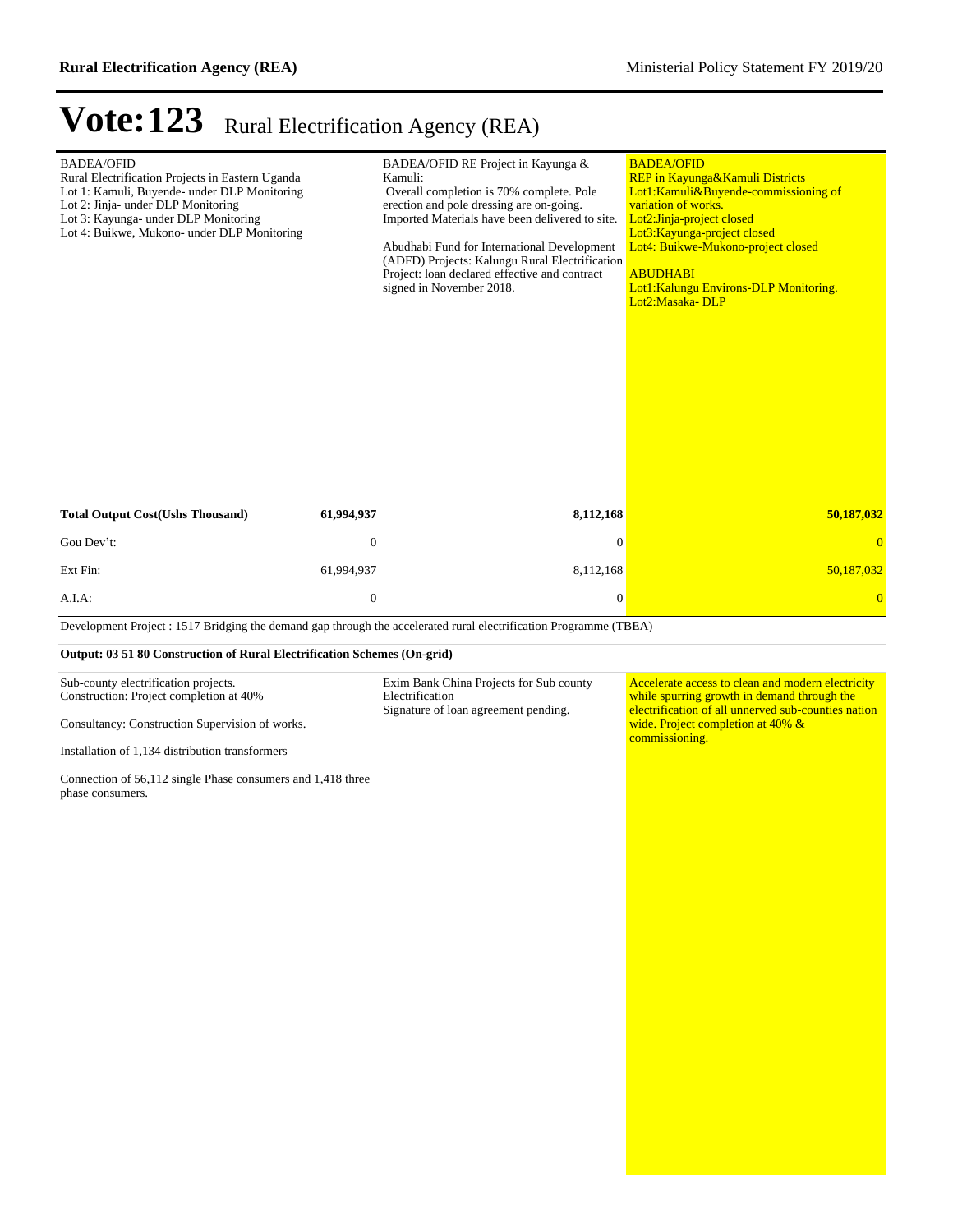| <b>Total Output Cost(Ushs Thousand)</b>                                                                                                                                                                                    | 99,616,280       | 0                                                                                                                                                                                                                                                                                                                                                                                                                                                                                                                                                                                                                  | 287,778,430                                                                                                                                                                                                                                                                                                   |
|----------------------------------------------------------------------------------------------------------------------------------------------------------------------------------------------------------------------------|------------------|--------------------------------------------------------------------------------------------------------------------------------------------------------------------------------------------------------------------------------------------------------------------------------------------------------------------------------------------------------------------------------------------------------------------------------------------------------------------------------------------------------------------------------------------------------------------------------------------------------------------|---------------------------------------------------------------------------------------------------------------------------------------------------------------------------------------------------------------------------------------------------------------------------------------------------------------|
| Gou Dev't:                                                                                                                                                                                                                 | 14,434,080       | $\theta$                                                                                                                                                                                                                                                                                                                                                                                                                                                                                                                                                                                                           | 4,000,000                                                                                                                                                                                                                                                                                                     |
| Ext Fin:                                                                                                                                                                                                                   | 85,182,200       | $\overline{0}$                                                                                                                                                                                                                                                                                                                                                                                                                                                                                                                                                                                                     | 283,778,430                                                                                                                                                                                                                                                                                                   |
| A.I.A.                                                                                                                                                                                                                     | $\mathbf{0}$     | $\overline{0}$                                                                                                                                                                                                                                                                                                                                                                                                                                                                                                                                                                                                     | $\overline{0}$                                                                                                                                                                                                                                                                                                |
| Development Project : 1518 Uganda Rural Electrification Access Project (UREAP)                                                                                                                                             |                  |                                                                                                                                                                                                                                                                                                                                                                                                                                                                                                                                                                                                                    |                                                                                                                                                                                                                                                                                                               |
| Output: 03 51 80 Construction of Rural Electrification Schemes (On-grid)                                                                                                                                                   |                  |                                                                                                                                                                                                                                                                                                                                                                                                                                                                                                                                                                                                                    |                                                                                                                                                                                                                                                                                                               |
| Supply of connection materials, ready boards and prepaid<br>meters- Delivery of materials to service provider.<br>Grid extension and last mile connections<br>Consultancy services for project -<br>70% project completion |                  | Connection materials, ready boards and prepaid<br>meters- Under implementation<br>Grid extension and last mile connections:-<br>Lot1: Nakasongola, Luwero & Kiryadongo-<br>Contract Signature.<br>Lot 2: Luwero-Wakiso -Awaiting Bank's no-<br>objection.<br>Lot 3: Amuria, Alebtong, Serere, Ngora,<br>Manafa, Bukedea, & Soroti- Preparation of draft<br>contract.<br>Lot 4: Kaliro-Preparation of draft contract.<br>Lot,5: Iganga Luuka -Preparation of draft<br>contract.<br>Lot 6: Kalangala Submarine Cable-Report<br>submitted to CC for approval.<br>Lot,7: Gulu, Nwoya-Preparation of draft<br>contract. | <b>Uganda Rural Electricity Access Project Lot1 at</b><br>100% completion, Lots 2,3,4,7at 80% completion<br>& Lot 6 at 60% completion.<br>Lot1: Nakasongola<br><b>Lot2: Luwero and Environs</b><br>Lot3: Alebtong,<br><b>Lot4: Kaliro and Environs</b><br>Lot5: Iganga, Luuka and Environs<br>Lot 6 Kalangala |
| <b>Total Output Cost(Ushs Thousand)</b>                                                                                                                                                                                    | 84,770,280       | 8,140,302                                                                                                                                                                                                                                                                                                                                                                                                                                                                                                                                                                                                          | 198,871,081                                                                                                                                                                                                                                                                                                   |
| Gou Dev't:                                                                                                                                                                                                                 | $\overline{0}$   | $\theta$                                                                                                                                                                                                                                                                                                                                                                                                                                                                                                                                                                                                           | $\Omega$                                                                                                                                                                                                                                                                                                      |
| Ext Fin:                                                                                                                                                                                                                   | 84,770,280       | 8,140,302                                                                                                                                                                                                                                                                                                                                                                                                                                                                                                                                                                                                          | 198,871,081                                                                                                                                                                                                                                                                                                   |
| A.I.A.                                                                                                                                                                                                                     | $\boldsymbol{0}$ | $\overline{0}$                                                                                                                                                                                                                                                                                                                                                                                                                                                                                                                                                                                                     | $\overline{0}$                                                                                                                                                                                                                                                                                                |

### **X. Vote Challenges and Plans To Improve Performance**

#### **Vote Challenges**

Way leaves remains a challenge. The execution of projects is slowed down due to pressure of litigation, uncooperative communities who want to be compensated before the lines are built.

procurement delays of major projects funded by the Development Partners namely World Bank, African Development Bank, Abu Dhabi Fund and Kuwait Fund.

#### **Plans to improve Vote Performance**

- Increased funding for rural electrification projects
- Timely release of funds
- Capacity building
- Enhancement of project Monitoring Unit (PMU) to improve follow-up of No-objection from funders.
- Expedite follow-up of payment certificates and disbursements.
- Continued monitoring and supervision of projects under implementation.

### **XI Off Budget Support**

#### **Table 11.1 Off-Budget Support by Sub-Programme**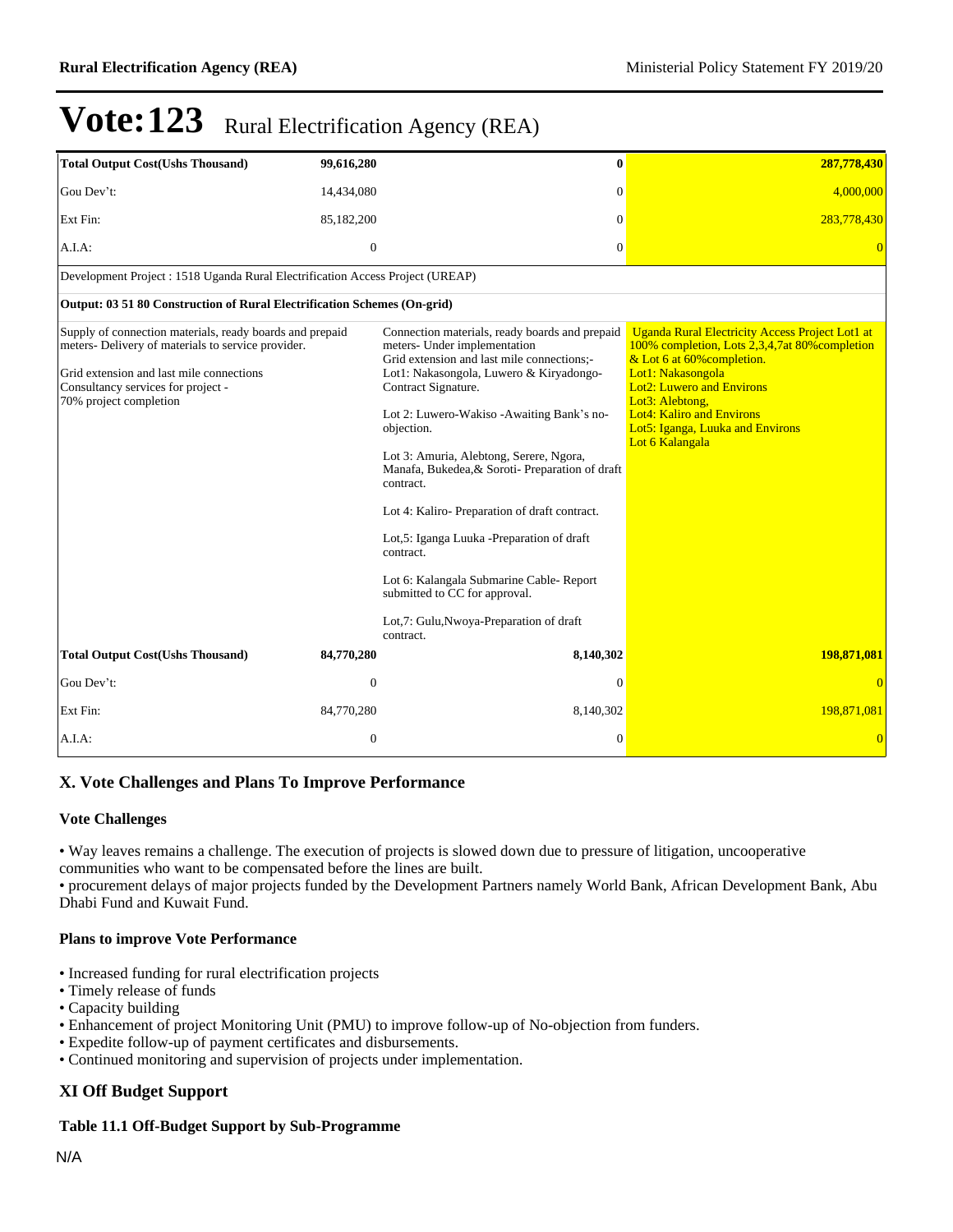### **XII. Vote Cross Cutting Policy And Other Budgetary Issues**

### **Table 12.1: Cross- Cutting Policy Issues**

| <b>Issue Type:</b>                  | <b>HIV/AIDS</b>                                                                                                                                                                                                                                                        |  |  |  |  |
|-------------------------------------|------------------------------------------------------------------------------------------------------------------------------------------------------------------------------------------------------------------------------------------------------------------------|--|--|--|--|
| Objective:                          | To contribute to the reduction of HIV/AIDS infections during project implementation                                                                                                                                                                                    |  |  |  |  |
| <b>Issue of Concern:</b>            | • Spread of HIV/AIDS<br>• Stigmatisation of the affected persons (unemployment)                                                                                                                                                                                        |  |  |  |  |
| <b>Planned Interventions:</b>       | • HIV sensitisation drives in partnership with the local leaders before, during and after project<br>implementation<br>• Employment opportunities for the affected persons at all stages of project implementation<br>• Enforce code of Ethics on contractors          |  |  |  |  |
| <b>Budget Allocation (Billion):</b> | 0.500                                                                                                                                                                                                                                                                  |  |  |  |  |
| <b>Performance Indicators:</b>      | • Number of affected persons gainfully employed during and after the project<br>• Number of HIV awareness discussions held with the contractors<br>• Number of sensitisation drives held during the project cycle                                                      |  |  |  |  |
| <b>Issue Type:</b>                  | Gender                                                                                                                                                                                                                                                                 |  |  |  |  |
| Objective:                          | To mainstream gender in Rural Electrification programs.                                                                                                                                                                                                                |  |  |  |  |
| <b>Issue of Concern:</b>            | • Unequal access to benefits from electricity works construction<br>• Inequitable way-leaves compensation and associated gender based violence<br>• Marginalising some vulnerable groups (the disabled, children, women, the elderly, among others).                   |  |  |  |  |
| <b>Planned Interventions:</b>       | • Build capacity for gender mainstreaming in REA<br>• Allocation of a percentage of the project funds geared towards Gender and Equity<br>• Free connections for households and commercial enterprises headed by the marginalised groups.<br>• Redress for GBV victims |  |  |  |  |
| <b>Budget Allocation (Billion):</b> | 0.500                                                                                                                                                                                                                                                                  |  |  |  |  |
| <b>Performance Indicators:</b>      | • Number of vulnerable people getting connected<br>• Increased employment during and after implementation for all vulnerable people                                                                                                                                    |  |  |  |  |
| <b>Issue Type:</b>                  | <b>Enviroment</b>                                                                                                                                                                                                                                                      |  |  |  |  |
| Objective:                          | To ensure sustainable Environmental Management durining project implementation by ensuring<br>minimal or zero environmental impact by REA projects.                                                                                                                    |  |  |  |  |
| <b>Issue of Concern:</b>            | • Air, water and soil pollution damage to the Eco systems due to chemicals used in treating poles.<br>• Cutting of trees for electricity poles.<br>• Interference with wetland functions                                                                               |  |  |  |  |
| <b>Planned Interventions:</b>       | • Compliance to the ESIA is to be emphasised at all stages of the project implementation.<br>• Clean Development Mechanism (CDM) project has been developed.<br>• Alternatives to wooden electricity poles like concrete poles to be opted during grid extensions.     |  |  |  |  |
| <b>Budget Allocation (Billion):</b> | 0.500                                                                                                                                                                                                                                                                  |  |  |  |  |
| <b>Performance Indicators:</b>      | • EIA certificates from NEMA<br>• Compliance monitoring reports<br>• Certified Emission Reductions                                                                                                                                                                     |  |  |  |  |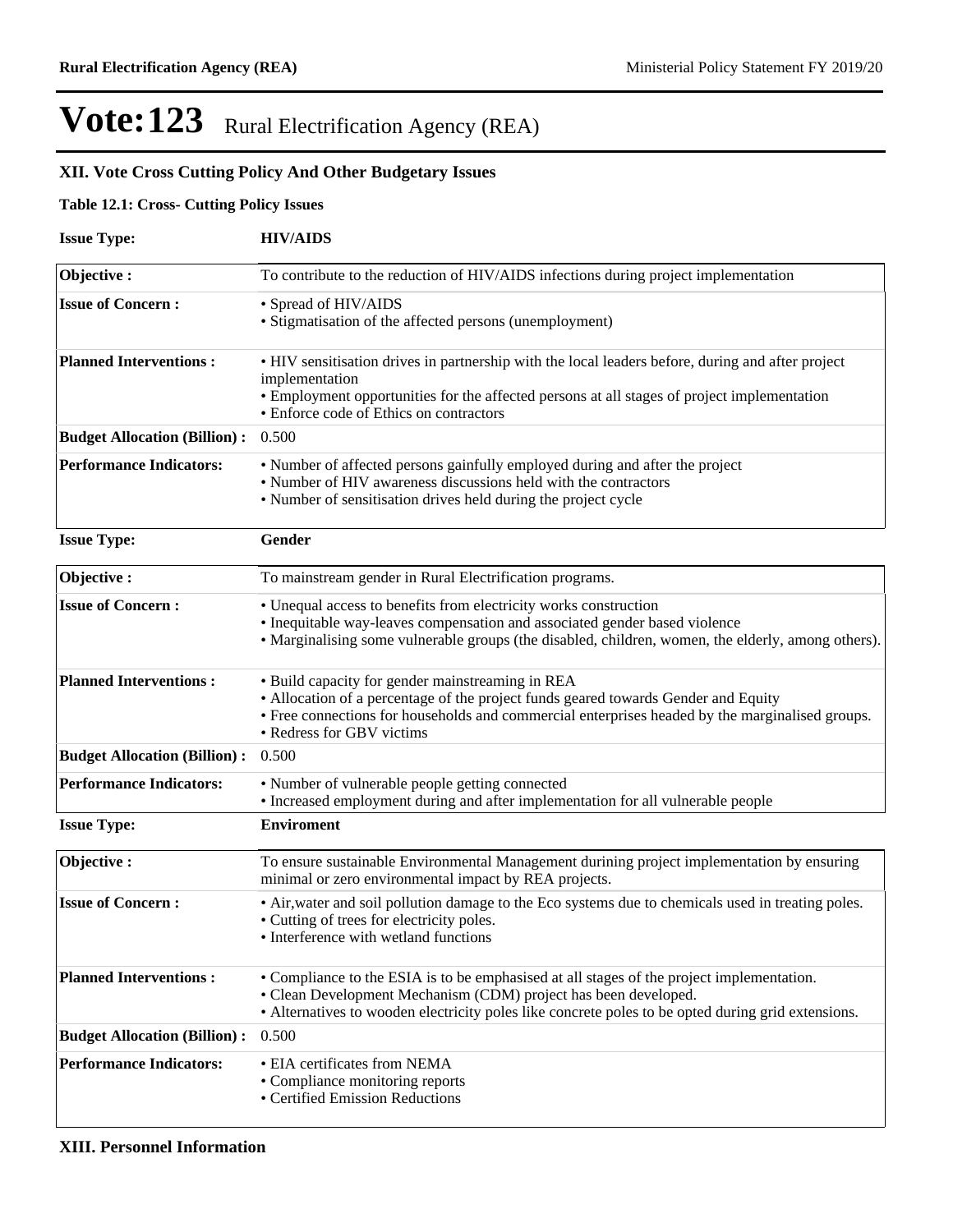### **Table 13.1 Staff Establishment Analysis**

| <b>Title</b>                                      | <b>Salary Scale</b> | <b>Number Of Approved Positions</b> | <b>Number Of Filled Positions</b> |
|---------------------------------------------------|---------------------|-------------------------------------|-----------------------------------|
| <b>Office Assistant</b>                           | REA <sub>9</sub>    |                                     | $\Omega$                          |
| Manager - Connections                             | REA <sub>3</sub>    |                                     | $\theta$                          |
| Manager / Legal & Board Affairs                   | REA <sub>3</sub>    |                                     | $\theta$                          |
| Manager Human Resources &<br>Administration       | REA <sub>3</sub>    |                                     | $\Omega$                          |
| <b>Strategic Planning Specialist</b>              | REA <sub>3</sub>    | 1                                   | $\mathbf{0}$                      |
| Head, PDU                                         | REA 4               |                                     | $\mathbf{0}$                      |
| Principal GIS Officer                             | REA 4               |                                     | $\mathbf{0}$                      |
| Principal HR Officer                              | REA 4               |                                     | $\mathbf{0}$                      |
| Principal Planning Engineer                       | REA 4               | 2                                   | $\mathbf{0}$                      |
| Principal Wayleaves Officer                       | REA 4               |                                     | $\mathbf{0}$                      |
| Internal auditor -Technical                       | REA <sub>5</sub>    |                                     | $\mathbf{0}$                      |
| Senior Connections Officer                        | REA <sub>5</sub>    |                                     | $\mathbf{0}$                      |
| Senior Corporate Affairs Officer                  | REA <sub>5</sub>    |                                     | $\mathbf{0}$                      |
| Senior Economic Analyst                           | REA <sub>5</sub>    |                                     | $\mathbf{0}$                      |
| Senior Internal Auditor - Technical               | REA <sub>5</sub>    |                                     | $\mathbf{0}$                      |
| Senior Network Design Engineer                    | REA <sub>5</sub>    |                                     | $\mathbf{0}$                      |
| Senior Planning Engineer                          | REA <sub>5</sub>    | 2                                   | $\mathbf{0}$                      |
| Senior Project Engineer                           | REA <sub>5</sub>    | 5                                   | $\mathbf{0}$                      |
| <b>Connections Officer</b>                        | REA 6               |                                     | $\mathbf{0}$                      |
| <b>Environmental Officer</b>                      | REA 6               | 5                                   | $\mathbf{0}$                      |
| <b>Financial Economic Analyst</b>                 | REA 6               |                                     | $\mathbf{0}$                      |
| <b>Internal Auditor - Risk</b>                    | REA <sub>6</sub>    |                                     | $\theta$                          |
| Outreach Officer                                  | REA 6               | 5                                   | $\mathbf{0}$                      |
| Senior Internal Auditor - Operations  REA 6       |                     | $\overline{c}$                      | 0                                 |
| Senior Maintenance Engineer                       | REA 6               |                                     | $\vert 0 \vert$                   |
| Way Leaves Officer                                | REA 6               |                                     | $\vert 0 \vert$                   |
| Procurement Officer                               | REA 6               | 2                                   | $\vert 0 \vert$                   |
| <b>Administration Assistant</b>                   | REA <sub>7</sub>    |                                     | $\vert 0 \vert$                   |
| <b>Administrative Assistant</b>                   | REA <sub>7</sub>    |                                     | $\vert 0 \vert$                   |
| <b>Assistant Accountant/Cashier</b>               | REA <sub>7</sub>    |                                     | $\vert 0 \vert$                   |
| <b>Assistant Concession Monitoring</b><br>Officer | REA <sub>7</sub>    | 2                                   | $\vert 0 \vert$                   |
| Assistant GIS/Surveyor                            | REA <sub>7</sub>    | 7                                   | $\mathbf{0}$                      |
| Assistant HR Officer                              | REA <sub>7</sub>    | 2                                   | 0                                 |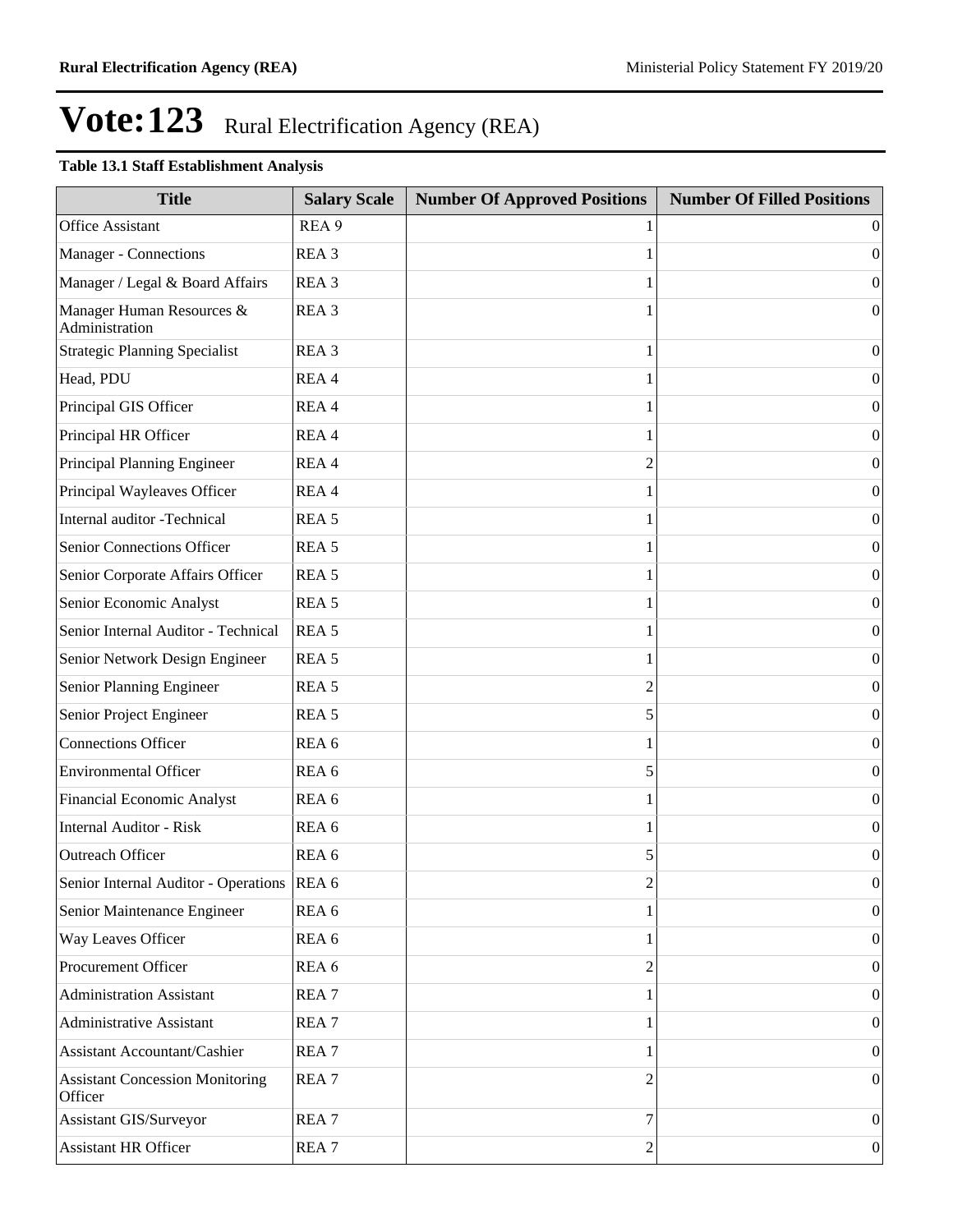| Assistant OBT Officer      | <b>REA</b> 7 |  |
|----------------------------|--------------|--|
| Assistant Stores Officer   | <b>REA</b> 7 |  |
| Assistant Registry Officer | <b>REA</b> 8 |  |
| Metering Technician        | REA 8        |  |
| Driver                     | REA 9        |  |

### **Table 13.2 Staff Recruitment Plan**

| <b>Post Title</b>                                 | <b>Salalry</b><br><b>Scale</b> | No. Of<br><b>Approved</b><br><b>Posts</b> | No Of<br><b>Filled</b><br><b>Posts</b> | Vacant<br><b>Posts</b> | <b>No. of Posts</b><br><b>Cleared for</b><br><b>Filling</b><br>FY2019/20 | <b>Gross Salary</b><br><b>Per Month</b><br>(UGX) | <b>Total Annual</b><br><b>Salary</b><br>(UGX) |
|---------------------------------------------------|--------------------------------|-------------------------------------------|----------------------------------------|------------------------|--------------------------------------------------------------------------|--------------------------------------------------|-----------------------------------------------|
| <b>Administration Assistant</b>                   | REA <sub>7</sub>               | $\mathbf{1}$                              | $\overline{0}$                         | $\mathbf{1}$           | 1                                                                        | 4,873,760                                        | 58,485,120                                    |
| <b>Administrative Assistant</b>                   | REA <sub>7</sub>               | 1                                         | $\overline{0}$                         | 1                      | 1                                                                        | 4,873,760                                        | 58,485,120                                    |
| <b>Assistant Accountant/Cashier</b>               | REA <sub>7</sub>               | 1                                         | $\mathbf{0}$                           | $\mathbf{1}$           | 1                                                                        | 4,873,760                                        | 58,485,120                                    |
| <b>Assistant Concession Monitoring</b><br>Officer | REA <sub>7</sub>               | $\overline{2}$                            | $\Omega$                               | $\mathfrak{2}$         |                                                                          | 4,873,760                                        | 58,485,120                                    |
| Assistant GIS/Surveyor                            | REA <sub>7</sub>               | $\tau$                                    | $\overline{0}$                         | 7                      | $\tau$                                                                   | 34,116,320                                       | 409,395,840                                   |
| <b>Assistant HR Officer</b>                       | REA <sub>7</sub>               | $\overline{2}$                            | $\overline{0}$                         | $\boldsymbol{2}$       | $\mathfrak{2}$                                                           | 9,747,520                                        | 116,970,240                                   |
| <b>Assistant OBT Officer</b>                      | REA <sub>7</sub>               | 1                                         | $\theta$                               | 1                      | 1                                                                        | 4,873,760                                        | 58,485,120                                    |
| <b>Assistant Registry Officer</b>                 | REA <sub>8</sub>               | $\overline{2}$                            | $\theta$                               | $\mathfrak{2}$         | $\mathfrak{2}$                                                           | 5,848,512                                        | 70,182,144                                    |
| <b>Assistant Stores Officer</b>                   | REA <sub>7</sub>               | 1                                         | $\theta$                               | 1                      | 1                                                                        | 4,873,760                                        | 58,485,120                                    |
| <b>Connections Officer</b>                        | REA <sub>6</sub>               | $\mathbf{1}$                              | $\mathbf{0}$                           | $\mathbf{1}$           | 1                                                                        | 6,823,264                                        | 81,879,168                                    |
| Driver                                            | REA <sub>9</sub>               | 7                                         | $\overline{0}$                         | 7                      | 7                                                                        | 12,964,203                                       | 155,570,436                                   |
| <b>Environmental Officer</b>                      | REA 6                          | 5                                         | $\theta$                               | 5                      | 5                                                                        | 34,116,320                                       | 409,395,840                                   |
| <b>Financial Economic Analyst</b>                 | REA <sub>6</sub>               | 1                                         | $\theta$                               | 1                      |                                                                          | 6,823,264                                        | 81,879,168                                    |
| Head, PDU                                         | REA 4                          | 1                                         | $\theta$                               | 1                      | 1                                                                        | 13,646,529                                       | 163,758,348                                   |
| <b>Internal Auditor - Risk</b>                    | REA <sub>6</sub>               | $\mathbf{1}$                              | $\mathbf{0}$                           | $\mathbf{1}$           | 1                                                                        | 6,823,264                                        | 81,879,168                                    |
| Internal auditor -Technical                       | REA <sub>5</sub>               | $\mathbf{1}$                              | $\overline{0}$                         | $\mathbf{1}$           | 1                                                                        | 9,747,521                                        | 116,970,252                                   |
| Manager - Connections                             | REA <sub>3</sub>               | 1                                         | $\overline{0}$                         | 1                      | 1                                                                        | 19,495,041                                       | 233,940,492                                   |
| Manager / Legal & Board Affairs                   | REA <sub>3</sub>               | $\mathbf{1}$                              | $\theta$                               | $\mathbf{1}$           | 1                                                                        | 18,566,706                                       | 222,800,472                                   |
| Manager Human Resources &<br>Administration       | REA <sub>3</sub>               | $\mathbf{1}$                              | $\Omega$                               | $\mathbf{1}$           | 1                                                                        | 19,495,041                                       | 233,940,492                                   |
| Metering Technician                               | REA <sub>8</sub>               | $\mathbf{1}$                              | $\theta$                               | $\mathbf{1}$           | 1                                                                        | 2,924,256                                        | 35,091,072                                    |
| Office Assistant                                  | REA 9                          | 1                                         | $\theta$                               | 1                      | 1                                                                        | 1,852,029                                        | 22, 224, 348                                  |
| Outreach Officer                                  | REA <sub>6</sub>               | 5                                         | $\overline{0}$                         | 5                      | 5                                                                        | 34,116,320                                       | 409,395,840                                   |
| Principal GIS Officer                             | REA 4                          | 1                                         | $\overline{0}$                         | $\mathbf{1}$           | 1                                                                        | 13,646,529                                       | 163,758,348                                   |
| Principal HR Officer                              | REA 4                          | 1                                         | $\mathbf{0}$                           | $\mathbf{1}$           | 1                                                                        | 13,646,529                                       | 163,758,348                                   |
| Principal Planning Engineer                       | REA 4                          | $\overline{2}$                            | $\theta$                               | $\boldsymbol{2}$       | 2                                                                        | 27,293,058                                       | 327,516,696                                   |
| Principal Wayleaves Officer                       | REA 4                          | 1                                         | $\overline{0}$                         | 1                      |                                                                          | 13,646,529                                       | 163,758,348                                   |
| Procurement Officer                               | REA 6                          | $\mathfrak{2}$                            | $\mathbf{0}$                           | $\overline{c}$         | $\mathfrak{2}$                                                           | 13,646,528                                       | 163,758,336                                   |
| Senior Connections Officer                        | REA <sub>5</sub>               | $\mathbf{1}$                              | $\mathbf{0}$                           | $\mathbf{1}$           | $\mathbf{1}$                                                             | 9,747,521                                        | 116,970,252                                   |
| Senior Corporate Affairs Officer                  | REA <sub>5</sub>               | $\mathbf{1}$                              | $\overline{0}$                         | $\mathbf{1}$           | $\mathbf{1}$                                                             | 9,747,521                                        | 116,970,252                                   |
| Senior Economic Analyst                           | REA 5                          | $\mathbf{1}$                              | $\mathbf{0}$                           | $\mathbf{1}$           | 1                                                                        | 9,747,521                                        | 116,970,252                                   |
| Senior Internal Auditor -<br>Operations           | REA 6                          | $\mathfrak{2}$                            | $\overline{0}$                         | $\overline{c}$         | $\mathfrak{2}$                                                           | 13,646,528                                       | 163,758,336                                   |
| Senior Internal Auditor - Technical REA 5         |                                | $\mathbf{1}$                              | $\boldsymbol{0}$                       | $\mathbf{1}$           | $\mathbf{1}$                                                             | 9,747,521                                        | 116,970,252                                   |